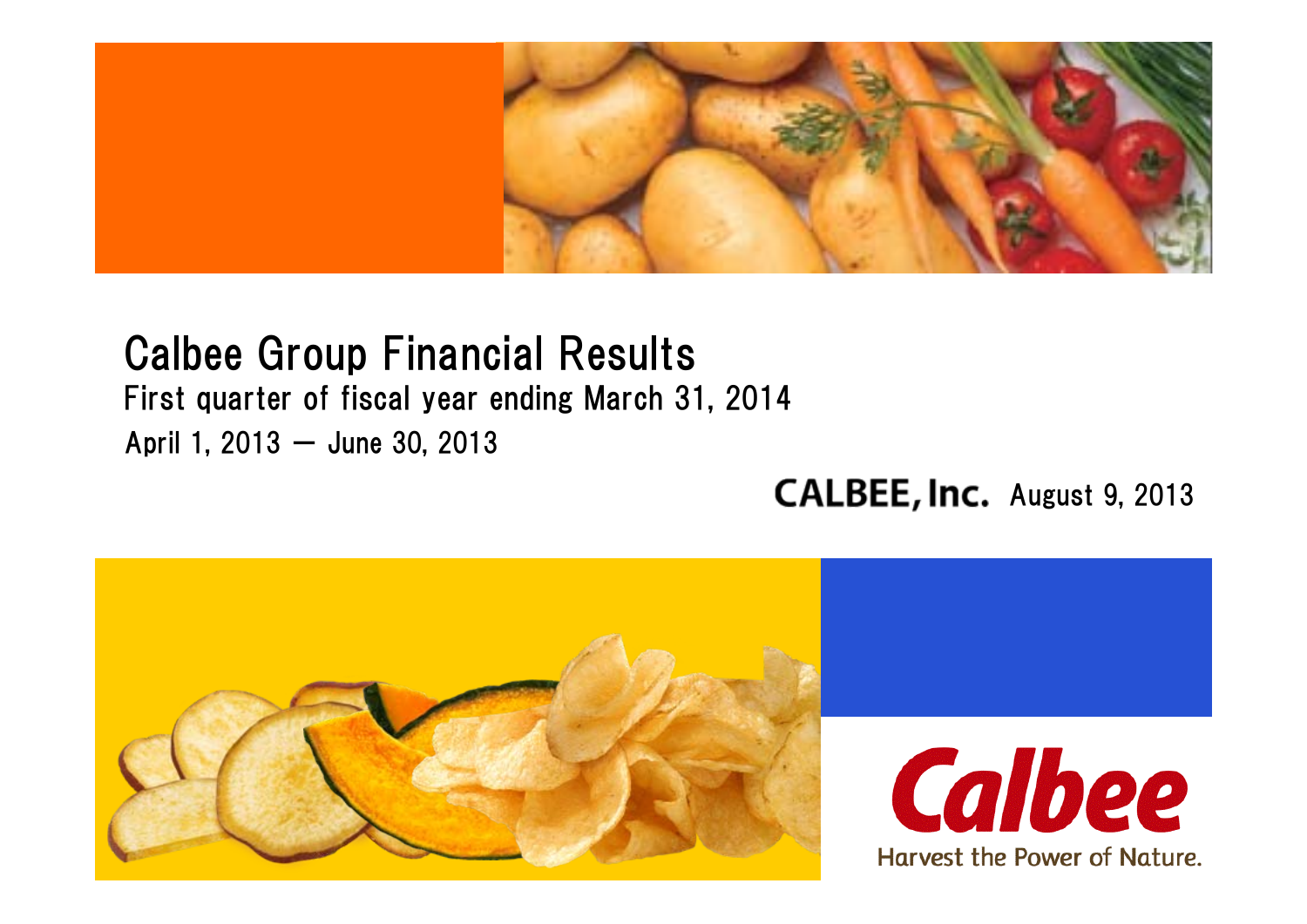### First Quarter Results for the fiscal year ending March 31, 2014

# Koichi Kikuchi

### Chief Financial Officer

Copyright © 2013 CALBEE, Inc. All rights reserved.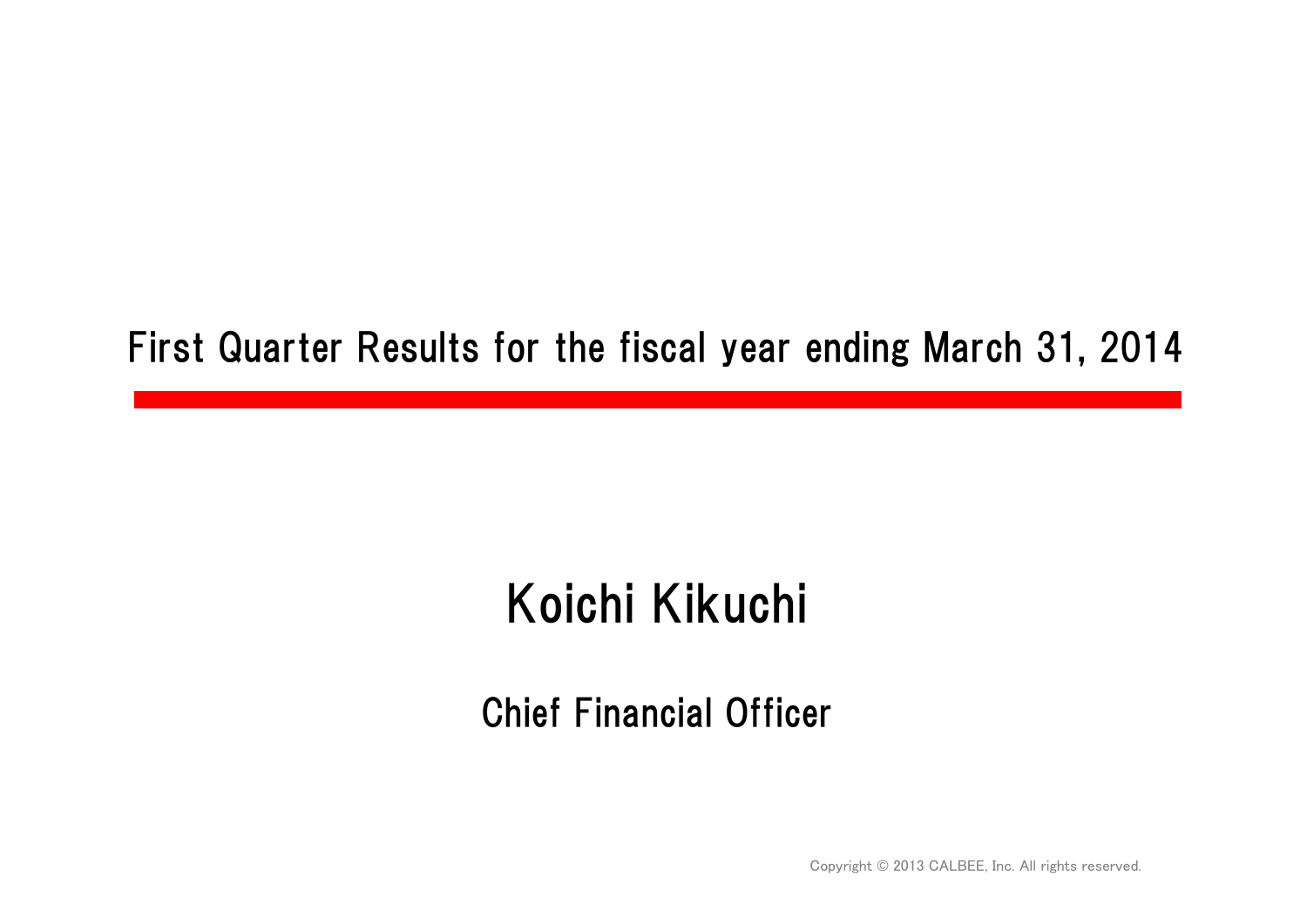# FY2014 Q1: Results highlights



|                                     | FY2013 Q1          | FY2014 Q1          | <b>Change</b><br>ln % | <b>Comparison</b><br>with plan |  |
|-------------------------------------|--------------------|--------------------|-----------------------|--------------------------------|--|
|                                     | <b>Million Yen</b> | <b>Million Yen</b> | %                     | %                              |  |
| <b>Net Sales</b>                    | 43,295             | 47,551             | $+9.8$                | 102.8                          |  |
| <b>Gross Profit</b>                 | 18,801             | 20,871             | $+11.0$               | 103.8                          |  |
| <b>SG&amp;A</b>                     | 15,015             | 16,302             | $+8.6$                | 103.2                          |  |
| <b>Selling</b>                      | 5,982              | 6,889              | $+15.2$               | 108.0                          |  |
| <b>Distribution</b>                 | 2,972              | 3,241              | $+9.1$                | 103.9                          |  |
| Labor                               | 3,816              | 4,040              | $+5.9$                | 101.0                          |  |
| <b>Others</b>                       | 2,244              | 2,129              | $-5.1$                | 92.6                           |  |
| <b>Operating</b><br>income          | 3,785              | 4,569              | $+20.7$               | 106.3                          |  |
| <b>Ordinary</b><br>income           | 3,596              | 5,019              | $+39.6$               | 116.7                          |  |
| <b>Extraordinary</b><br>income/loss | - 57               | 346                |                       |                                |  |
| <b>Net Profit</b>                   | 2,073              | 3,213              | $+55.0$               | 124.8                          |  |

### Achieved sales and profit goals

#### Net sales

Growth in sales of potato-based snacks, Vegips, Fruits Granola and overseas business

### Gross profit

Gross margin up 0.5 percentage points due to sales growth and cost reductions

#### SG&A expenses

Selling expenses increased to promote sales in domestic and overseas markets

### Non-operating income

Foreign exchange gains: 378 million yen

### Extraordinary income

Gain on sales of investment securities: 374 million yen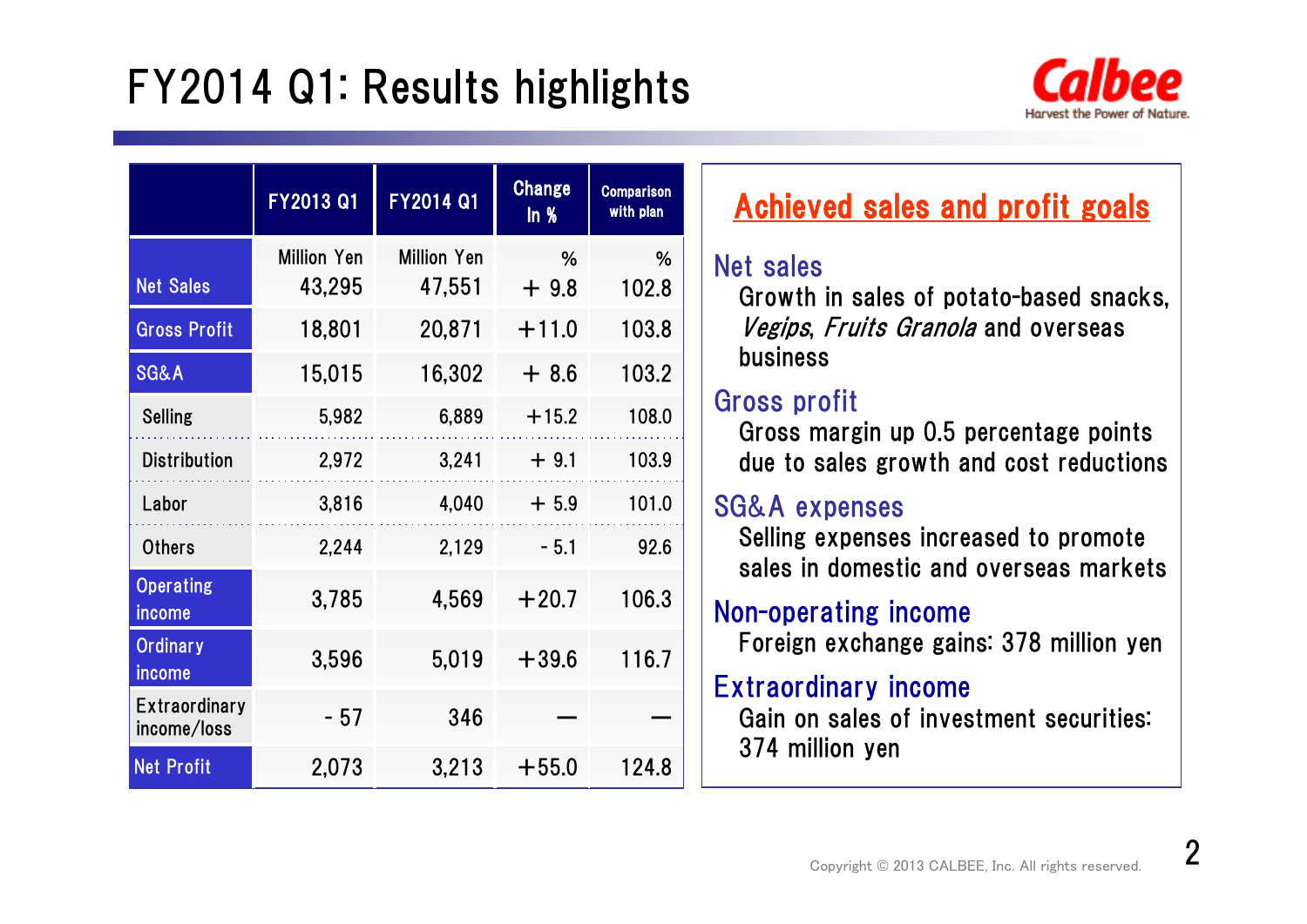# FY2014 Q1: Factors increasing sales





### ■ Y-on-Y comparison of sales by product

Million yen

| <b>Sales</b>                |       | 4,255 |  |  |
|-----------------------------|-------|-------|--|--|
| <b>Domestic</b>             |       | 2,807 |  |  |
| Potato-based snacks         |       | 1.050 |  |  |
| New products (Vegips, etc.) |       | 669   |  |  |
| <b>Cereals</b>              |       | 605   |  |  |
| <b>Other</b>                |       | 481   |  |  |
| <b>Overseas</b>             | 1.448 |       |  |  |
| North America               |       | 360   |  |  |
| China                       |       | 335   |  |  |

### ■ Potato-based snacks Jagarico Strong sales of L size (72g)



#### ■Vegips

Began nationwide sales in Oct. 2012 Launched new products in Jun. 2013

#### ■**Cereals**

Due to insufficient supplies of *Fruits* Granola, focusing on sales of 380g and 800g products. Also delayed release of new products.

Will expand production capacity by next spring.

### **Overseas**

Increased sales in all countries except Thailand

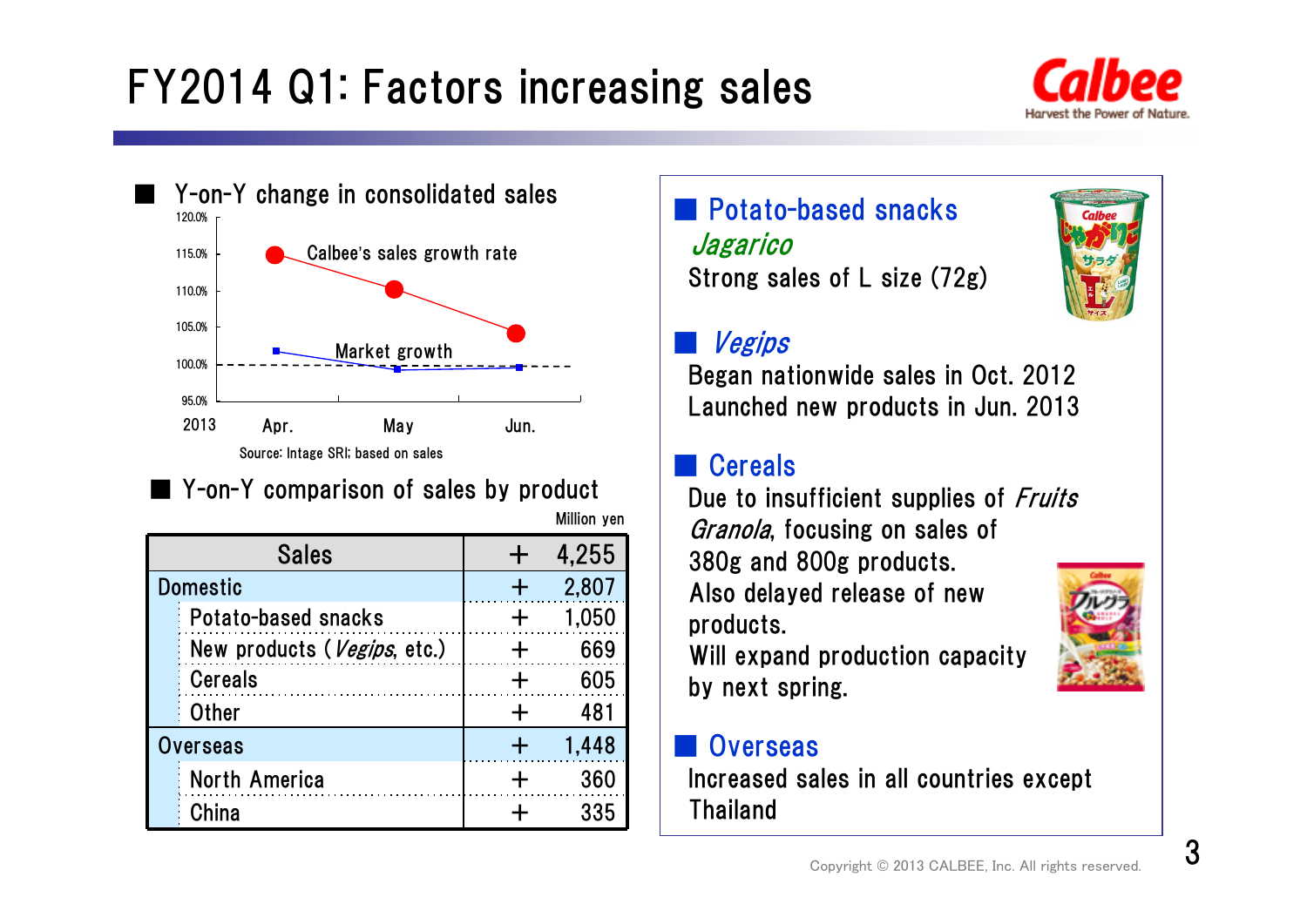### FY2014 Q1: Factors increasing operating income





#### FY2014 Q1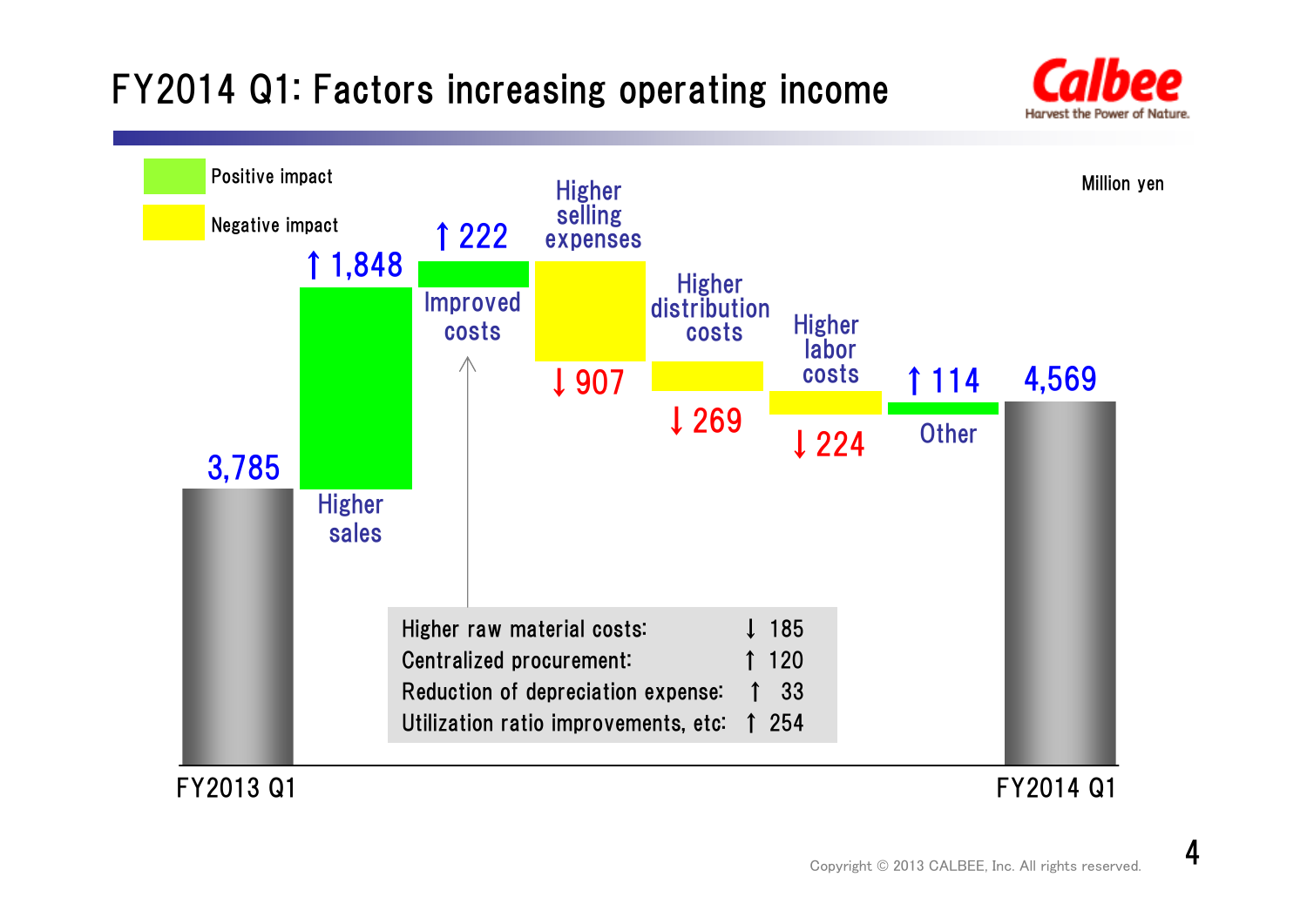## On track to achieve plans

# Satoshi Eguchi

### Executive Officer General Manager of Strategic Planning Group

Copyright © 2013 CALBEE, Inc. All rights reserved.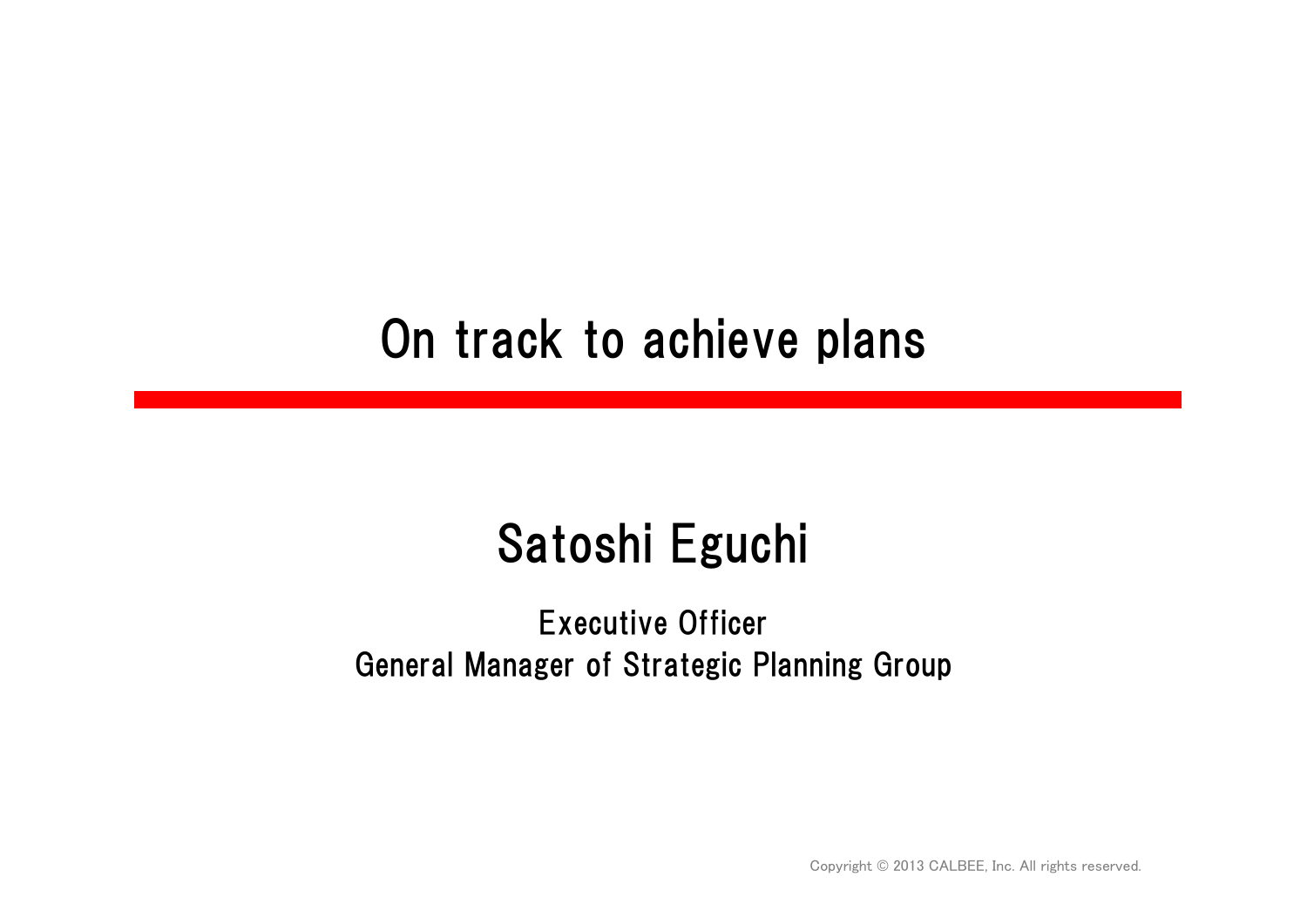# Q1 review

■

■



### **Outcomes**

- Implemented overseas strategy
- ・Began next-stage of development in North America and China
- Maintained high domestic market share
- Potato Chips market share: (March 2013) 67.4%  $\rightarrow$  (June 2013) 66.8%
- Snack food market share: (March 2013) 52.3%  $\rightarrow$  (June 2013) 52.3%

Reduced costs

 $\cdot$  COGS (target) 56.5%  $\rightarrow$  (actual) 56.1%

### Future initiatives

- Advance overseas strategy
- Further expand domestic market share
- Grow sales of *Fruits Granola* and new products (Vegips, etc.) ■Achieve further cost reductions

Data: Intage SRI; based on sales Confectionary market share: Total of Calbee and Japan Frito-Lay Potato chips market: Total of potato chips (thick- and thin-sliced), shoestring and kettle types March 2013: Total of April 2012-March 2013 June 2013: Total of April-June 2013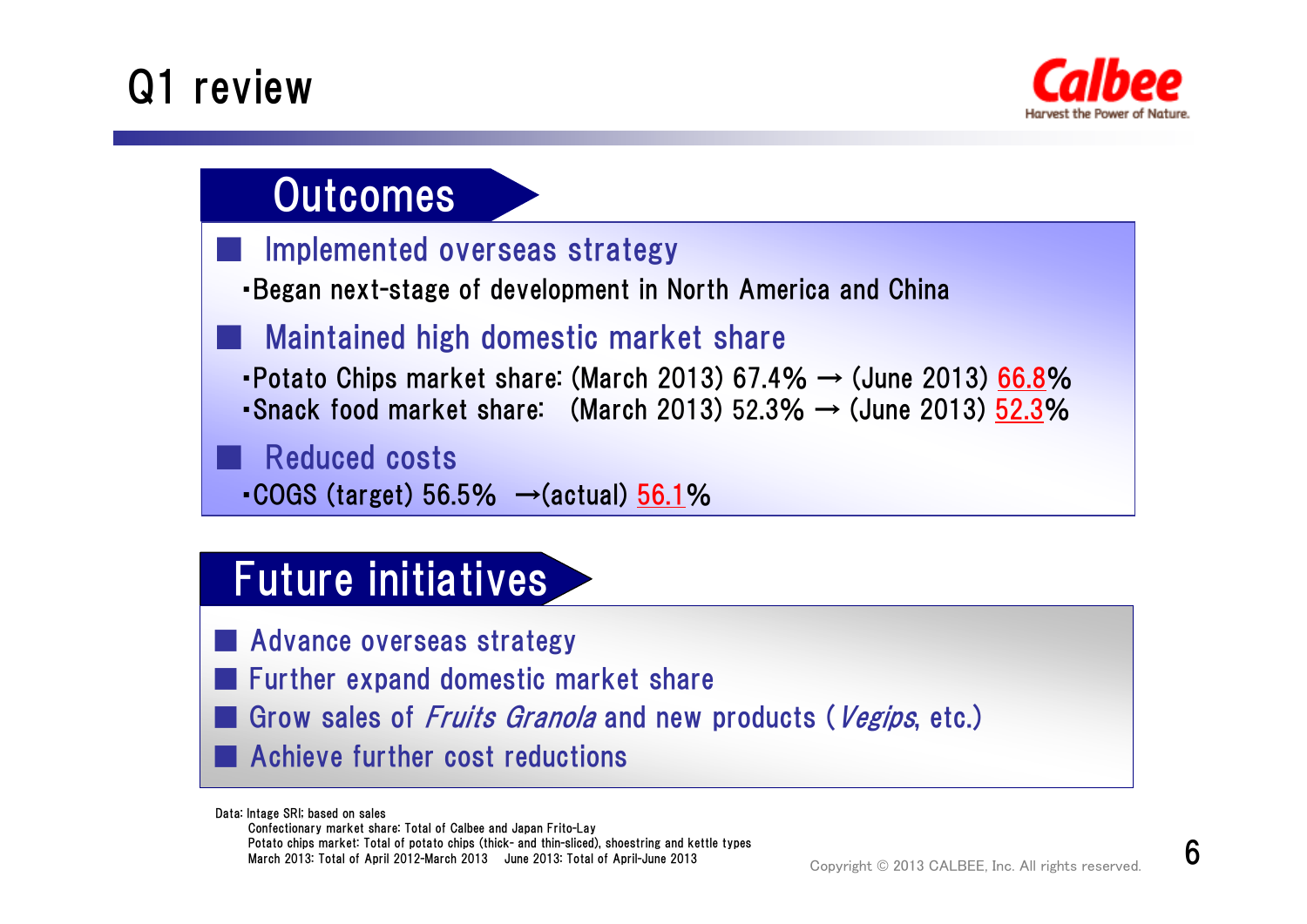

### ■

#### Yen base

|                 |                    | <b>FY2013</b><br>Q <sub>1</sub> | <b>FY2014</b><br>Q <sub>1</sub> | <b>Change</b><br>in $%$ |
|-----------------|--------------------|---------------------------------|---------------------------------|-------------------------|
| North America   | Million yen        | 573                             | 933                             | $+62.9%$                |
| China           | Million yen        | 242                             | 577                             | +138.5%                 |
| South Korea     | Million yen        | 420                             | 667                             | $+58.7%$                |
| <b>Thailand</b> | Million yen        | 483                             | 615                             | $+27.1%$                |
| Hong Kong       | Million yen        | 476                             | 613                             | $+28.7%$                |
| Taiwan          | <b>Million yen</b> |                                 | 237                             |                         |

#### Local currency base

|                 |                               | <b>FY2013</b><br>Q <sub>1</sub> | <b>FY2014</b><br>Q1 | <b>Change</b><br>in % |
|-----------------|-------------------------------|---------------------------------|---------------------|-----------------------|
| North America   | Thousand<br>dollars           | 7,174                           | 9.395               | $+30.9%$              |
| China           | Thousand<br>renminbi          | 19,123                          | 35,701              | $+86.7%$              |
| South Korea     | Million won                   | 6,080                           | 7.549               | $+24.1%$              |
| <b>Thailand</b> | Thousand baht                 | 190,917                         | 186,973             | $-2.1%$               |
| Hong Kong       | Thousand<br><b>HK</b> dollars | 46,387                          | 47,890              | $+3.2%$               |
| <b>Taiwan</b>   | Thousand<br>NT dollars        |                                 | 71,374              |                       |

### Net sales by country and the Update by country

**North America** Launched Ruffles® Crispy Fries

**China** 

Began JV operations with Tingyi Group and Itochu

### ■ South Korea

Strong sales of Potato Chips and Jagabee

### ■ Thailand



■ Hong Kong<br>Strong sales of *Jagabee* 

■ Taiwan Strong sales of *Jagabee* Plan to increase capex to resolve insufficient supply situation

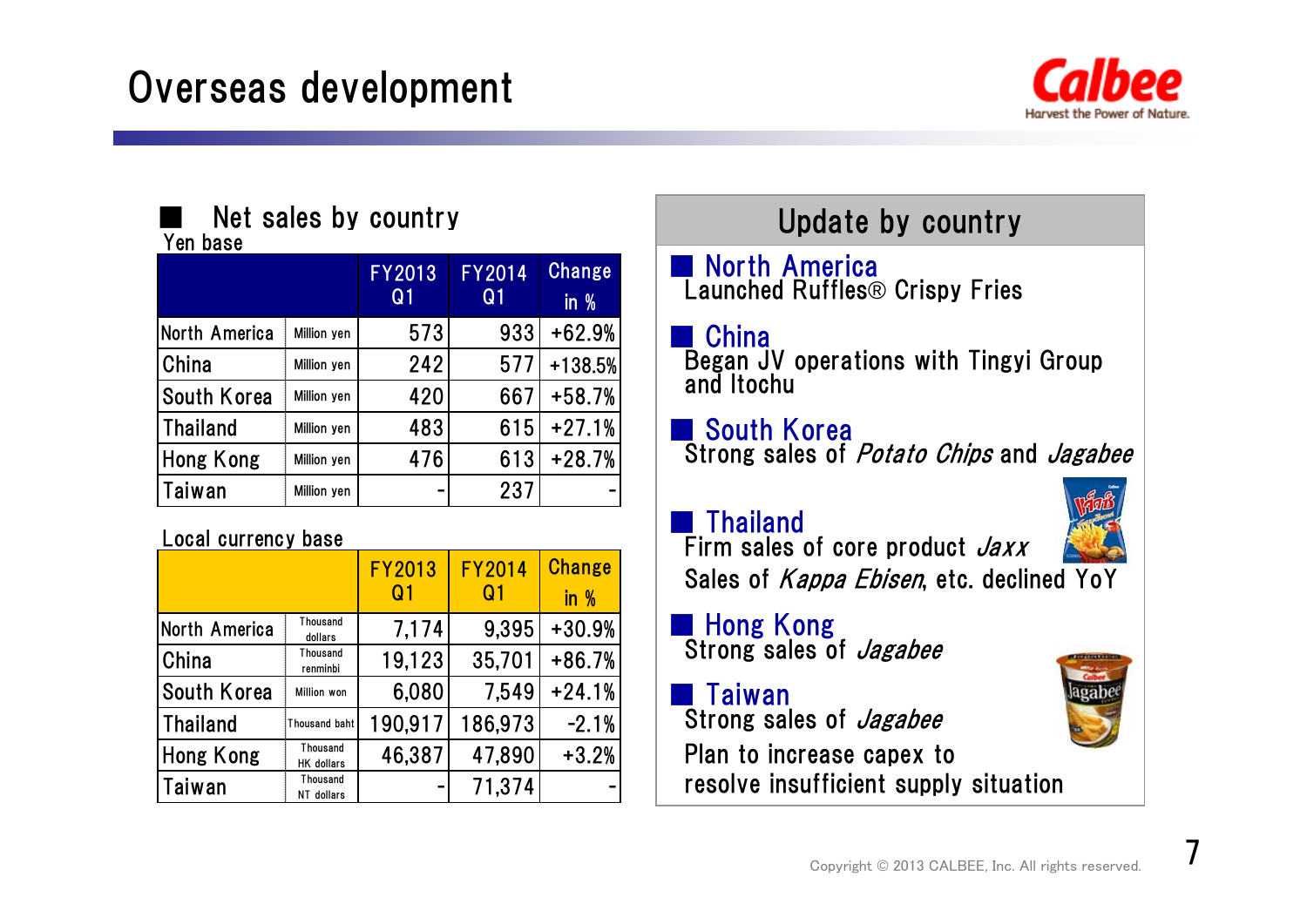### Overseas development



### North America **North America** China

### ■ Harvest Snaps

Sales increase from brand renewal

#### ■Ruffles®

Began sales at 7-Eleven on May 20 Expanded sales channels from Q2



### ■ Products

Launched 3 *Jagabee* and 4 flour-based snacks in April

Sales of *Jagabee* were lower than planned due to high retail price

### ■ Marketing strategy

Focus on FamilyMart in Q1 Expand marketing channels from Q2

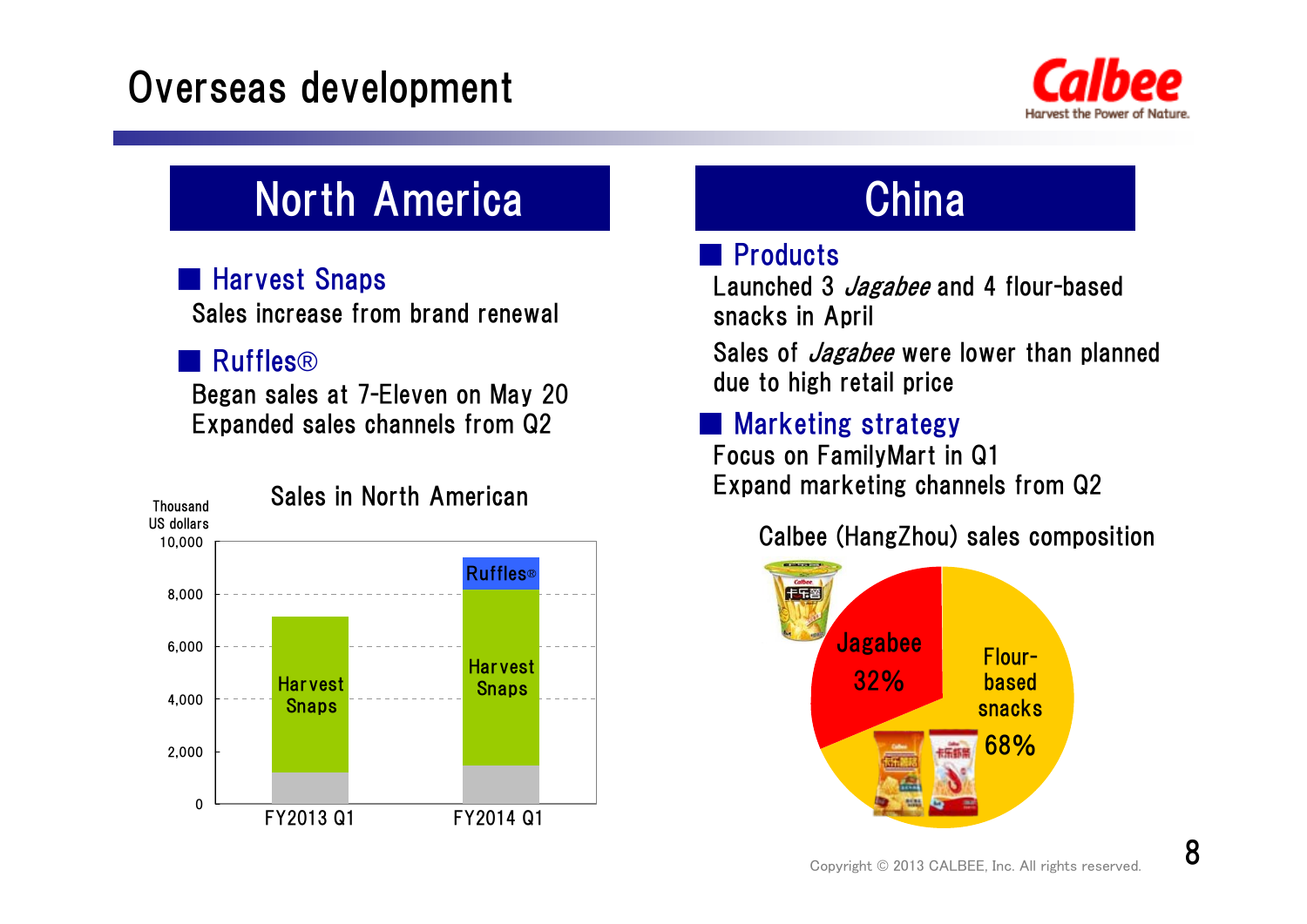# Expanding domestic market share



68.4%

Million yen

FY2014



### 9

Copyright © 2013 CALBEE, Inc. All rights reserved.

Q2 Q3 Q4 Q1

FY2013

Q1

66.3%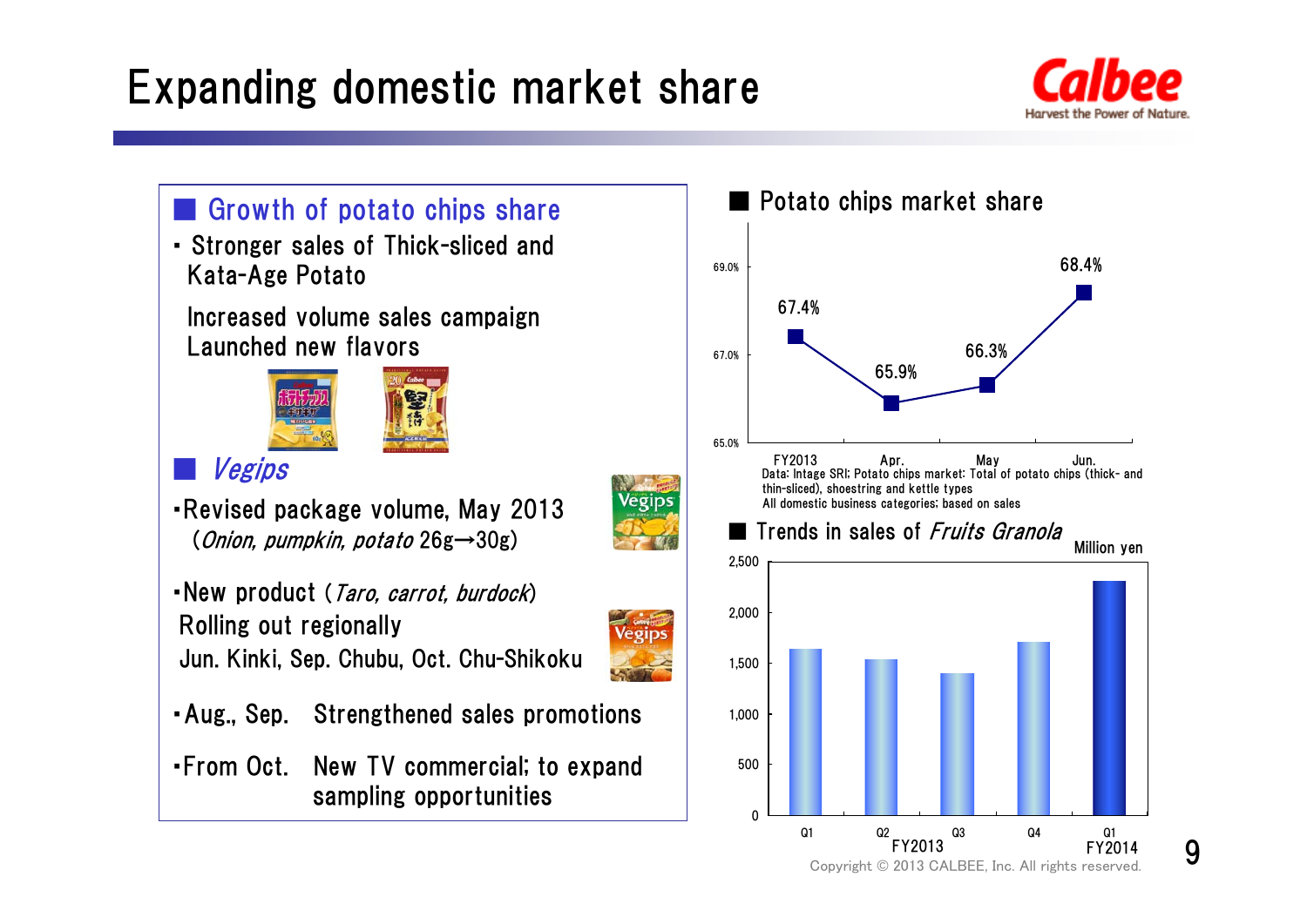### Reference material